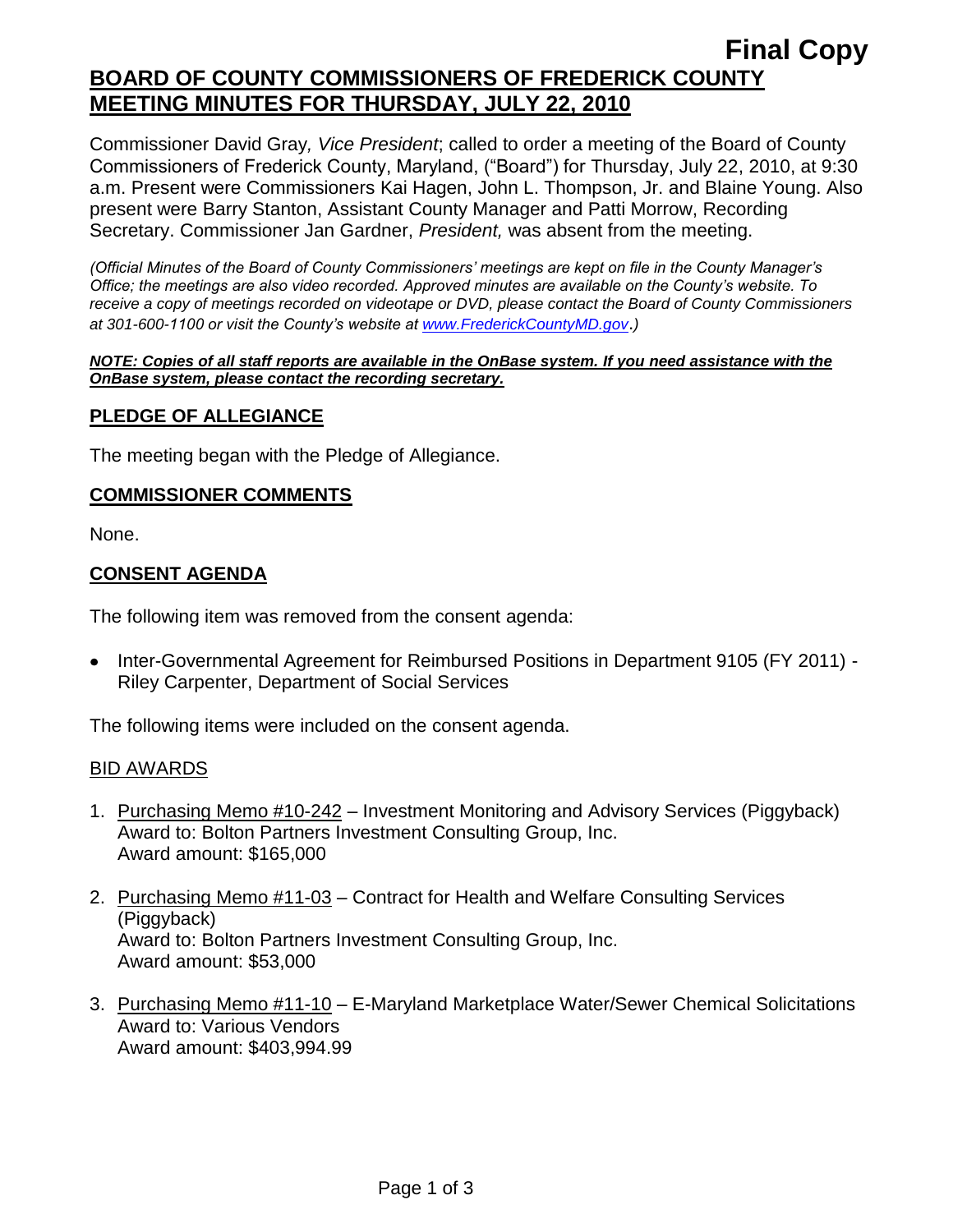# **BOARD OF COUNTY COMMISSIONERS OF FREDERICK COUNTY MEETING MINUTES FOR THURSDAY, JULY 22, 2010**

### BUDGET TRANSFERS

- 1. #BT-10-202, Fire and Rescue Services Division
- 2. #BT-10-203, Emergency Communications, Emergency Management Division

### CHANGE ORDER

1. Citizens Care and Rehabilitation Center Patient Design Change Order No. 19 - David Grossweiler, Public Works Division

### GRANTS

- 1. Governor's Office of Crime Control and Prevention Edward J. Byrne Memorial Justice Assistance Grant (BJAG) Application - Marty Gallagher, Sheriff's Office
- 2. FY 2011 Edward J. Byrne Memorial Justice Assistance Grant (BJAG) Paul Wolford, Frederick County Drug Treatment Court

Commissioner Hagen moved to approve the consent agenda as amended. Commissioner Thompson seconded the motion that passed 4-0 with Commissioner Gardner absent.

#### **ADMINISTRATIVE BUSINESS**

### **Approval of Board of County Commissioners' Meeting Minutes**

By unanimous consent the following minutes were approved:

- $\blacklozenge$  Tuesday, May 25, 2010
- Tuesday, May 25, 2010 Closed Session
- $\bullet$  Thursday, May 27, 2010
- ◆ Tuesday, June 1, 2010
- Tuesday, June 1, 2010 Closed Session
- Tuesday, June 1, 2010 Afternoon
- $\bullet$  Tuesday, June 1, 2010 Evening
- ◆ Thursday, June 3, 2010
- ◆ Thursday, June 3, 2010 Closed
- ◆ Thursday, June 3, 2010 Afternoon

#### **Inter-Governmental Agreement for Reimbursed Positions in Department 9105 (FY 2011) - Riley Carpenter, Department of Social Services**

Mr. Carpenter and David Drees, Department of Social Services, commented on the agreement.